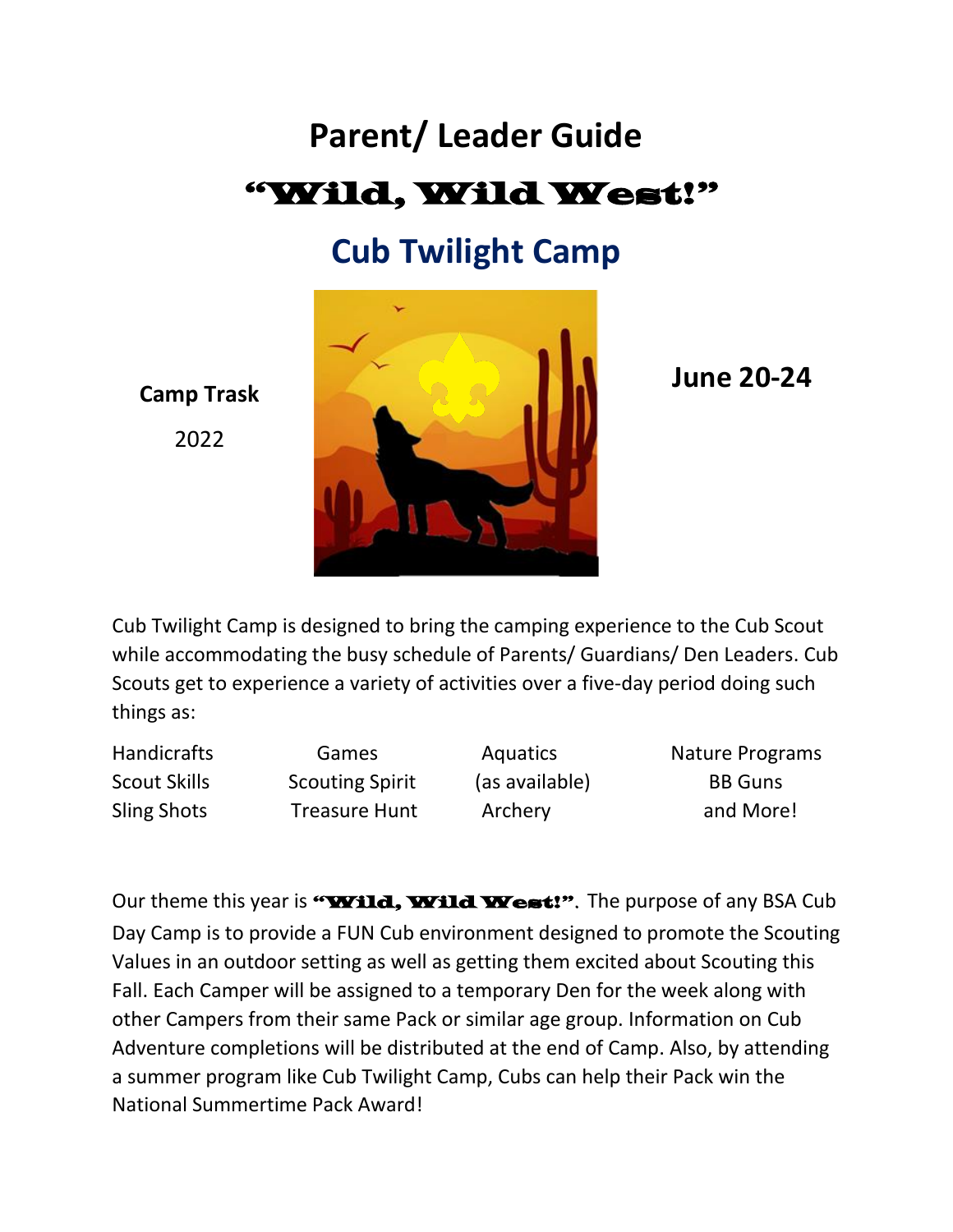## **Twilight Camp Schedule**

**3:00 PM- Staff Arrival, Staff Meeting and Set Up**

**4:00 PM- Participants check in at "Homeroom" Areas**

**\*Caravan down the hill to begin at 4:30 PM for those Adults not staying in camp\***

**4:15 PM- Opening Ceremony- Parade Ground**

**4:30 PM-5:15 PM Session #1**

**5:30 PM-6:15 PM Session #2**

**6:30 PM- 7:15 PM Session #3**

**7:15- 7:25 PM Clean up and sign out in "Homeroom" Areas**

**7:25- 7:30 PM Flags and Benediction** 

**\*Caravan down the hill to begin at 7:45 PM\***



## **Campus Security, Health and Safety**

EVERY CAMPER AND ADULT who will be staying during program hours are to bring a BSA Medical Form Part A and B (medical exam not required) on the first day of attending. Upon arrival campers and adult visitors will be provided with a wrist band to wear for identification.

We will be strictly adhering to all *COVID* guidelines at the time of your child's camp. Check your email for updates as we closer to the week of camp.

## *Adults Stay for Free*

We welcome any Adult Parent/ Guardian to spend the evening with us free of charge. There will be a special Guest Speaker program at 5 PM for the Adults. Come learn more about Scouting in your area from your District and Council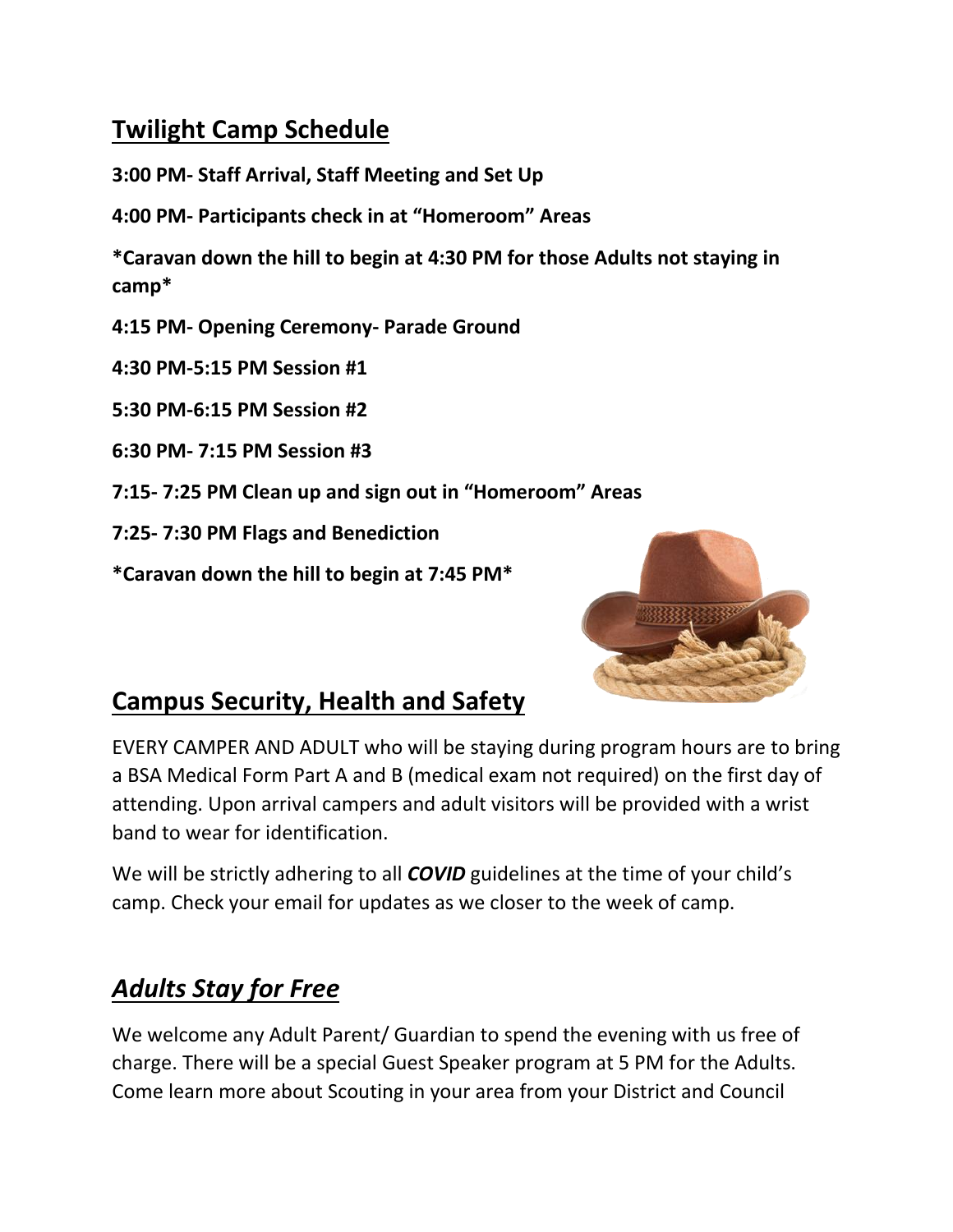representatives. While at camp, feel free to check in on your Cub to take photos or to give them a "High Five!". We do ask that every Adult who is staying on campus to provide us with a copy of their current Youth Protection Training. This training is open to anyone at my.scouting.org

For those Adults staying with us for the evening, the staff will direct you to where to park. As always at Trask, please back into your parking space. For those Adults who will be leaving for the evening and coming back, please let us know how we can contact you and leave us an additional contact number(s) in case of emergency. If there is another Adult who will be picking up your child, we will need this information also when checking in along with their contact information. \*We will not be able to release your child to a minor or to the care of anyone who is not on this list\*

*UNAUTHORIZED visitors will be* **stopped**, questioned and either be escorted to the administration office or escorted from camp!

#### *Our Contact Number at Camp …. 626-358-5446*

If your camper will not be attending a day or will be late, please notify us at 626- 358-5446.

## **Getting Into Camp**



To allow for safe passage into and out of Camp, we ask that you arrive at the Monrovia Canyon Park entrance at 3:45 PM. Cars will caravan together to the parking area at camp. Let the parking attendant know if you are planning to stay or will be leaving. If you are planning to stay, please remember to back into your parking space. If you are planning to leave, you are to wait until about 4:30 PM when it determined that all campers have arrived into camp. Likewise, when leaving for the evening, all cars will be held in the parking area until it is determined that there are no additional cars coming uphill.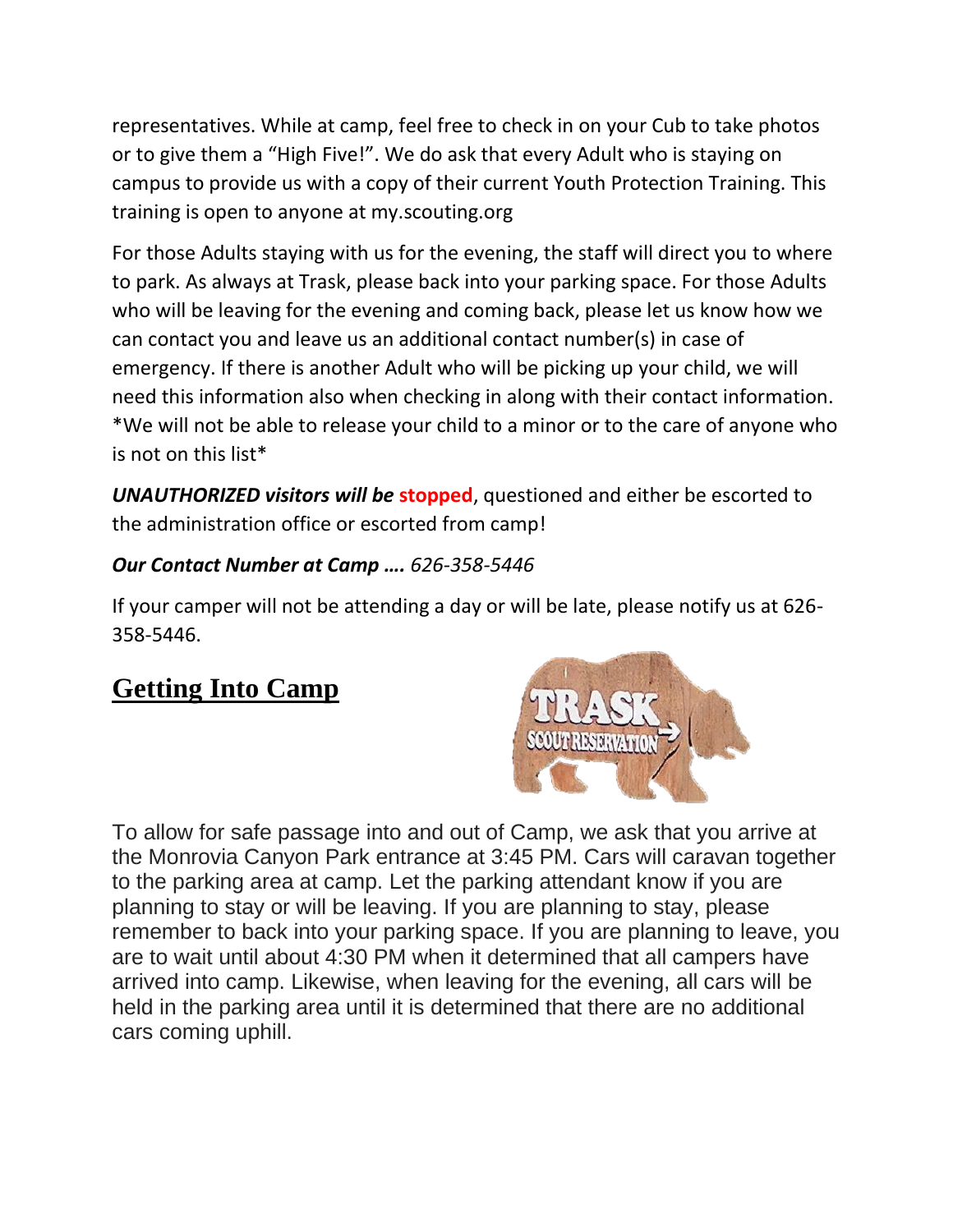#### **What should your Camper wear to camp every day?**

Cub Day Camp will be conducted rain or shine, so dress appropriately for the weather. Each Camper should wear any BSA Activities (CLASS B) T-shirt every day at camp and either shorts or long pants OVER their swimsuits (There are no changing rooms). Campers are also required to wear closed toe shoes- no crocks, sandals or flip-flops please. Your camper will be in the pool every day, so they are to wear a bathing suit (modest swimwear please) and bring a towel each day of Camp. The late afternoon sun can still be strong, so please apply sunscreen before arrival to camp and send some with your Camper for reapplication. All activities will be conducted outdoors so a hat or cap is also recommended. Sometimes the evenings can cool off, so pack a light jacket. Label everything with your Scout's name, we don't want them to lose anything while at Camp!



#### **What about Food/Water?**

We will be providing a light pre-packaged snack every day but there will be no food service. You might want to plan your evening meal with your Cub before camp. Drinking water will be made available at various locations around camp, so please provide them with a water bottle with the Camper's name on it each day.

#### **What should we do about medication?**

Campers should keep any prescribed Epi Pens (auto injectors), cardiac medication or rescue inhalers with them at all times in their day packs. All other medications, both prescribed and over the counter, will be handed over to the Health Officer on arrival. Medications should have the Camper's name and instructions clearly written on the label. It is the responsibility of the Camper to make sure they come to the Health Officer to receive medications at the appropriate times.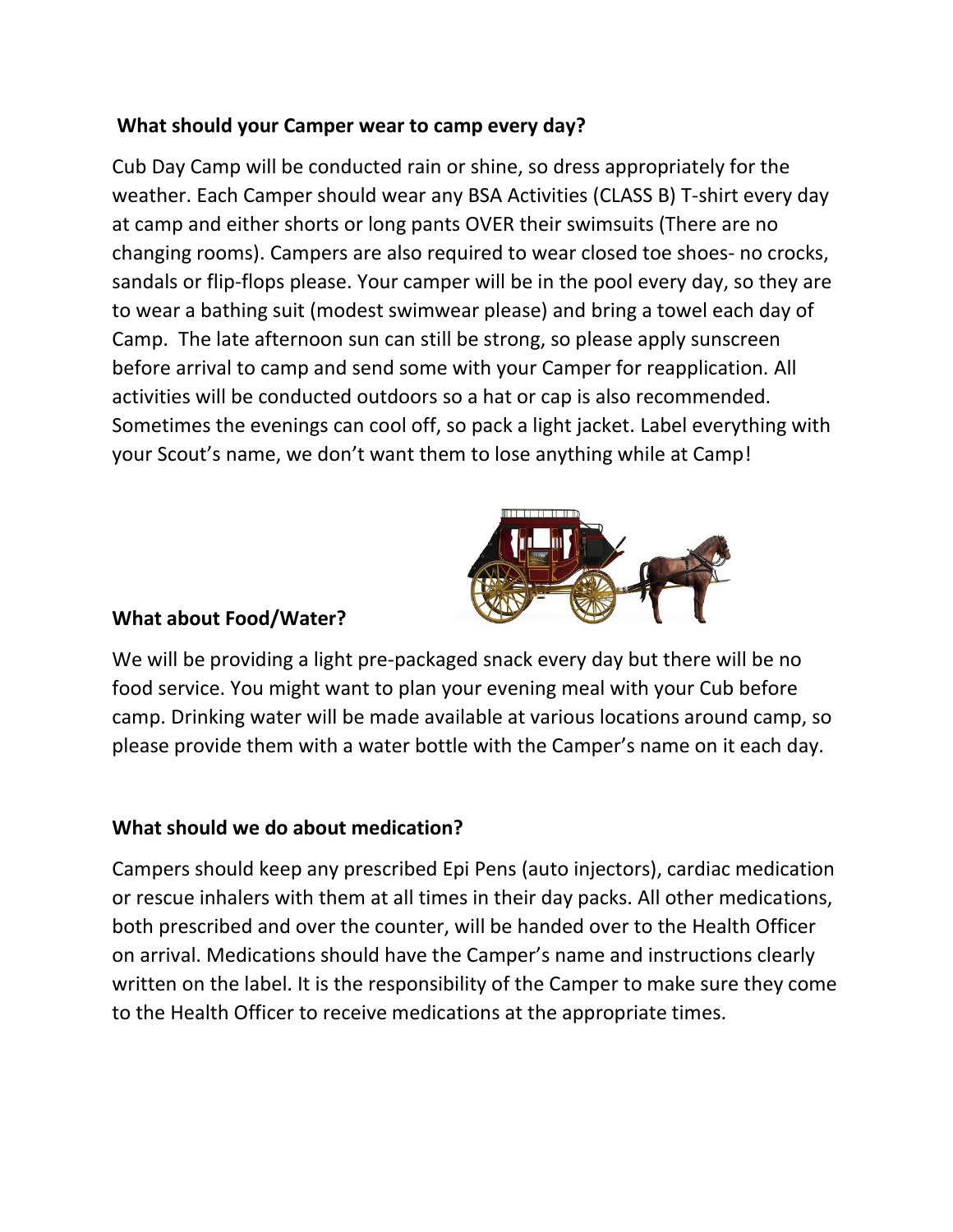#### **WHAT should your Camper NOT bring to Camp?**

Electronic games, toys and music devices are not allowed in Camp. Campers are not to bring cellphones. If they must, they are to be turned in at check-in and they can access them only in an emergency. Also, please do not bring any knives, matches, glass containers, Nerf guns, Super Soakers or other water pistols.

## **Camp Rules**

- We will be using the buddy system at all times during Camp. Buddies must stay together- this includes going to the restroom or visiting the Health officer.
	- . Two Deep Leadership will be used at all times. All activities are to be in full view of at least two Adults at any time.
- . Campers will be assigned to Dens (Laboratories!) and are to stay with their Dens at all times. If a Camper must leave the area, they must ask permission from the Adult Volunteer in charge of the Den that day.
- . Each day Campers and Adult Visitor must check in and out from their Homeroom Area.
- . Please stay out of areas not marked for Twilight Camp use.
- . Walk- Don't Run!
- . Keep rocks and sticks on the ground. Do not throw them.
- . No smoking, use of alcohol/ marijuana, or illegal drugs in Camp.
- . Practice Leave no Trace and keep your area clean/ free of trash.
- . Do not pick the plants or attempt to get close to wild animals.
- . Live the Scout Oath and Law. *Bulling, fighting, rude language, horseplay or any un-Scout-like behavior has no place at Camp*.